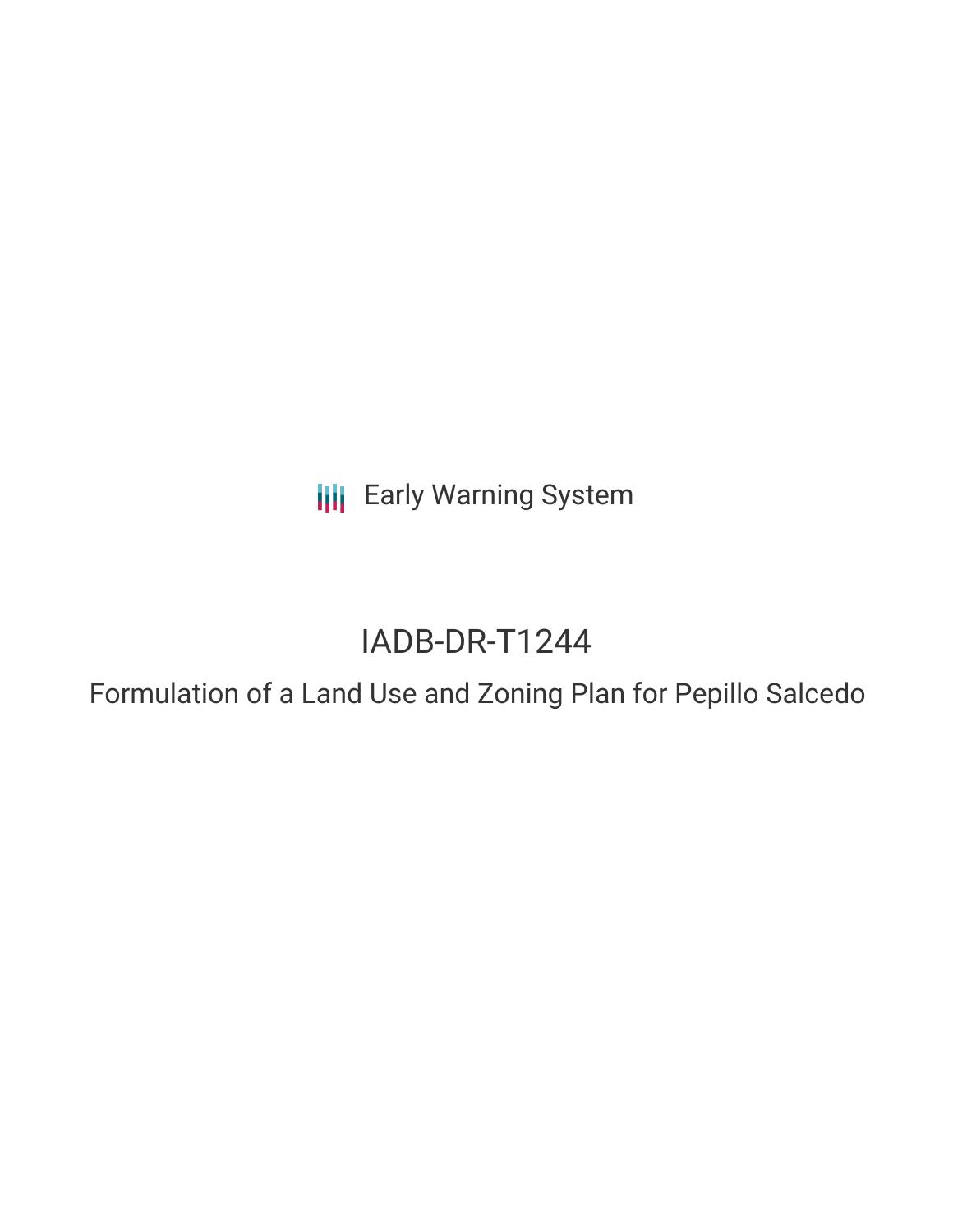

### **Quick Facts**

| <b>Countries</b>               | Dominican Republic                        |
|--------------------------------|-------------------------------------------|
| <b>Financial Institutions</b>  | Inter-American Development Bank (IADB)    |
| <b>Status</b>                  | Approved                                  |
| <b>Bank Risk Rating</b>        | U                                         |
| <b>Borrower</b>                | Government of Dominican Republic          |
| <b>Sectors</b>                 | Law and Government, Technical Cooperation |
| Investment Type(s)             | <b>Advisory Services</b>                  |
| <b>Investment Amount (USD)</b> | $$0.35$ million                           |
| <b>Project Cost (USD)</b>      | $$0.35$ million                           |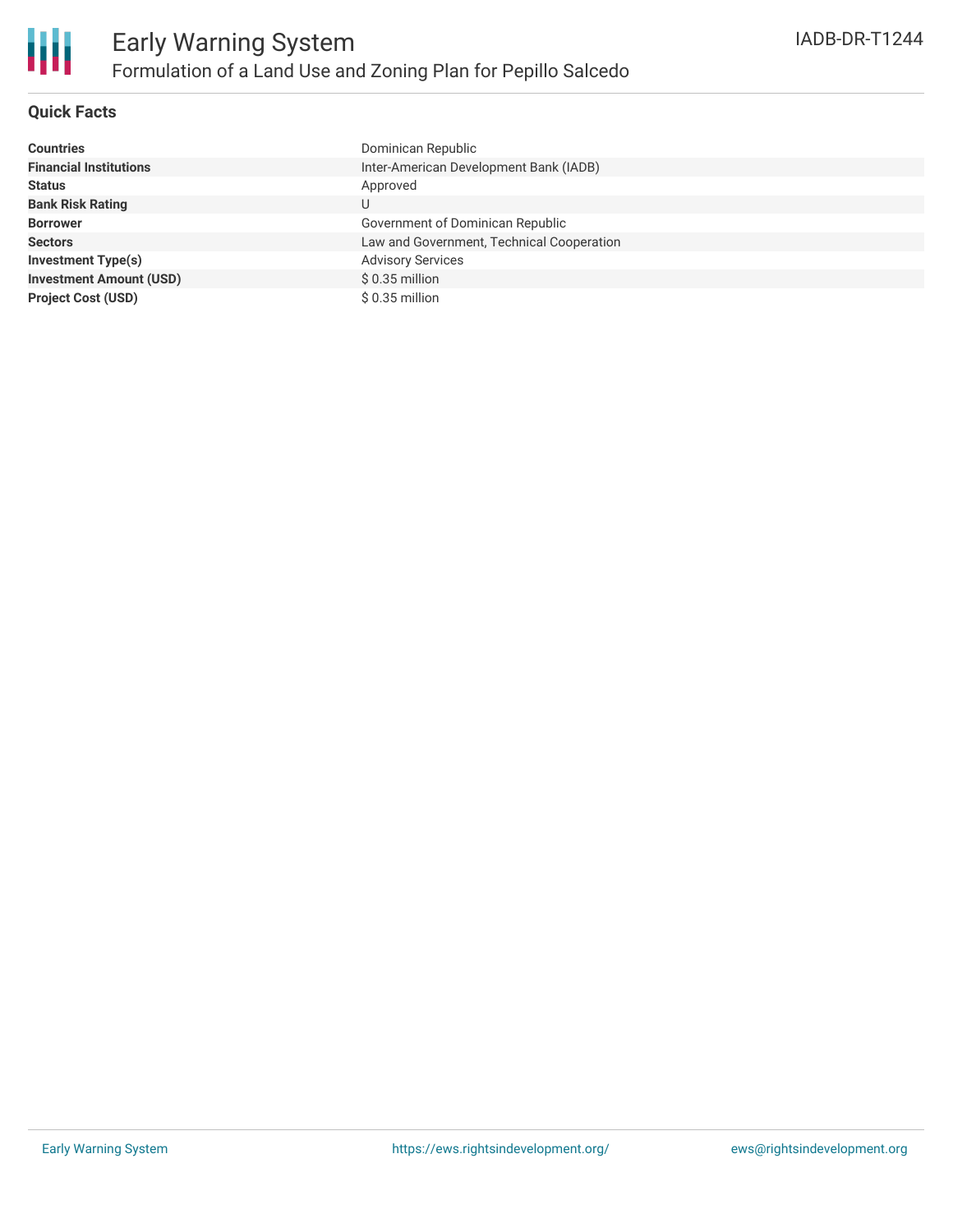

## **Project Description**

The objective of this Technical Cooperation (TC) is to contribute to the sustainable development of the city of Pepillo Salcedo through the formulation of a Land Management Plan (POT) and the design of a governance and management mechanism for its implementation.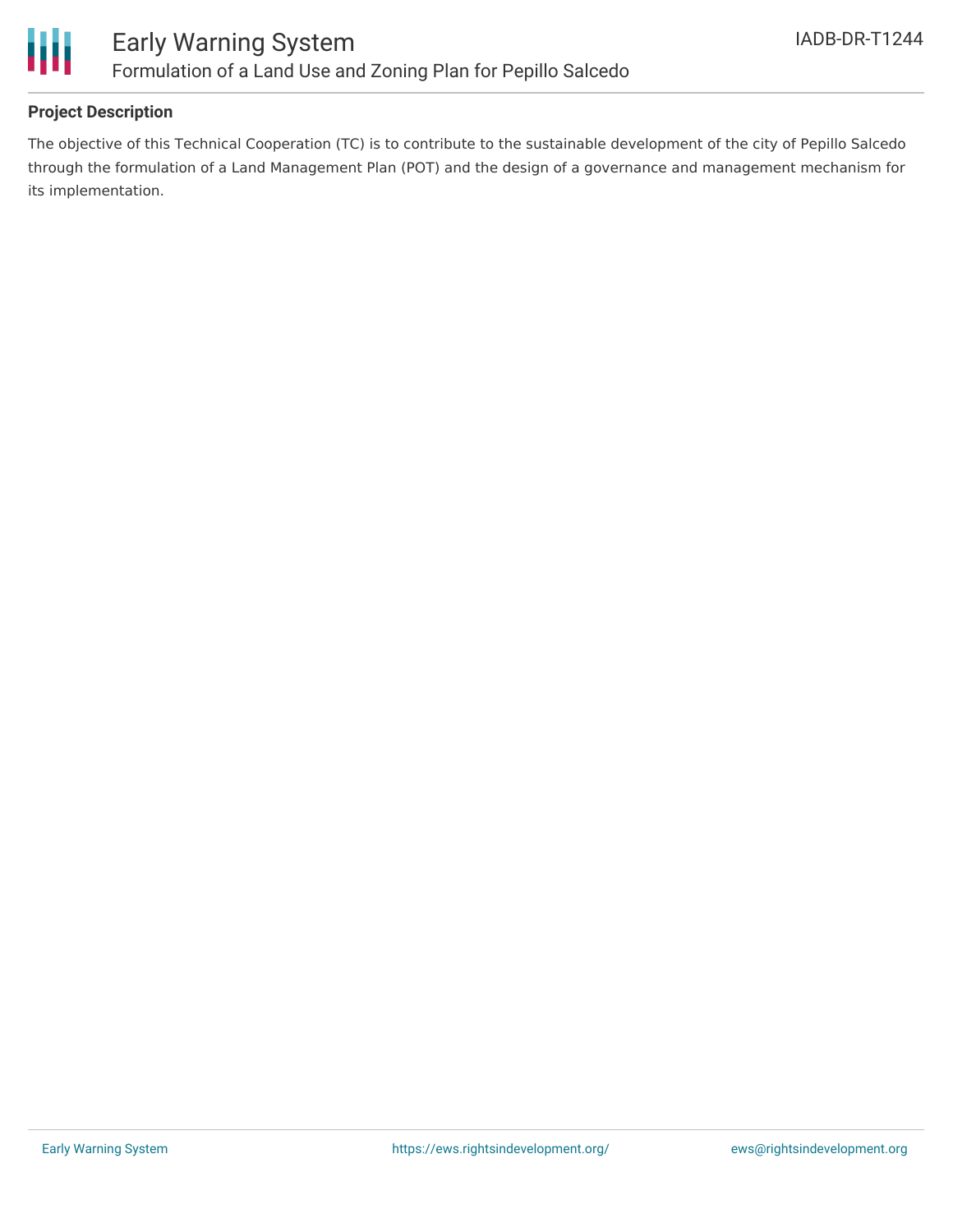

#### **Investment Description**

• Inter-American Development Bank (IADB)